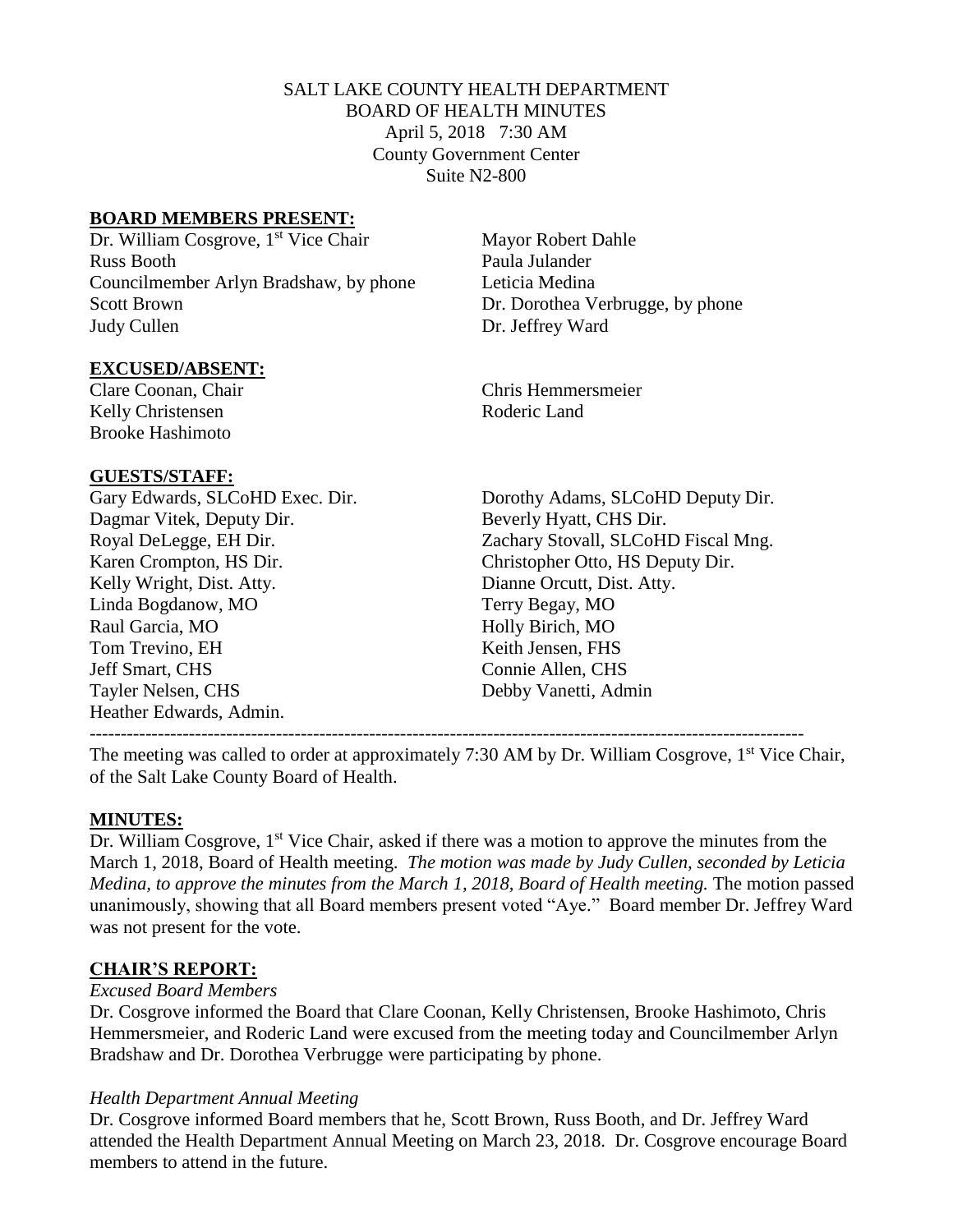Board of Health Minutes April 5, 2018 Page 2

#### *Board of Health Legislative Priorities*

Dr. Cosgrove reminded Board members of the legislative priorities determined in 2017; air quality, maternal and child health, opioid overdose prevention, and suicide prevention. To continue these priorities the department is seeking nominations for the first-ever Air Quality Ally awards in three categories: individual, business, and school. The awards will recognize the people and entities in Salt Lake County that have made specific efforts to improve air quality. Dr. Cosgrove informed the Board that Mayor McAdams will be in attendance during the May Board meeting to give these awards to the selected recipients.

#### *National Association of Local Boards of Health (NALBOH) Annual Conference*

Dr. Cosgrove stated that any Board member interested in attending the upcoming NALBOH Conference, August 8-10 in Raleigh, North Carolina, should let Heather know. Dr. Cosgrove attended the meeting in the past and encouraged Board members to attend.

#### *Public Hearing Health Regulation #5, Food Sanitation*

Dr. Cosgrove reminded Board members that there is a public hearing scheduled for April 18, 2018, at the Environmental Health building, beginning at 5:00 PM. The hearing is for Health Regulation #5, *Food Sanitation*, and Kelly Christensen will be the hearing officer.

## **DIRECTOR***'***S REPORT:**

Gary thanked Dr. Cosgrove for chairing the meeting.

## *Health Department Annual Meeting*

Gary thanked Board members for attending the annual meeting and participating during the employee recognition awards. Gary recognized Health Department employees who received awards:

- Linda Bogdanow, Medical Division, is the first recipient of the Lowell Bodily Get 'er Done award
- Connie Allen, Community Health Division, Vision award
- Holly Birich, Medical Division, Vision award
- Tara Scribellito, Medical Division, Vision award
- Tom Trevino, Environmental Health Division, Vision award
- Keith Jensen, Family Health Division, Vision award

## *Native Hawaiian Pacific Islander Population Project*

Gary informed the Board that the Community Health Division is working on a project with the Native Hawaiian Pacific Islander population to address a higher diabetes death rate. The department has been meeting with leaders of the community to determine ways to increase access to healthcare and will collaborate with the University of Utah to provide matched funding for a community health worker, from within the community, who will work with this population to identify individuals who are pre/diabetic and offer outreach to these individuals on screening and access to healthcare providers.

## *National Public Health Week*

Gary informed the Board that the department was celebrating National Public Health Week by providing internal information to department employees spotlighting what the department is doing around this year's national public health week topics; mental health, environmental health, communicable disease, chronic disease, and health care access.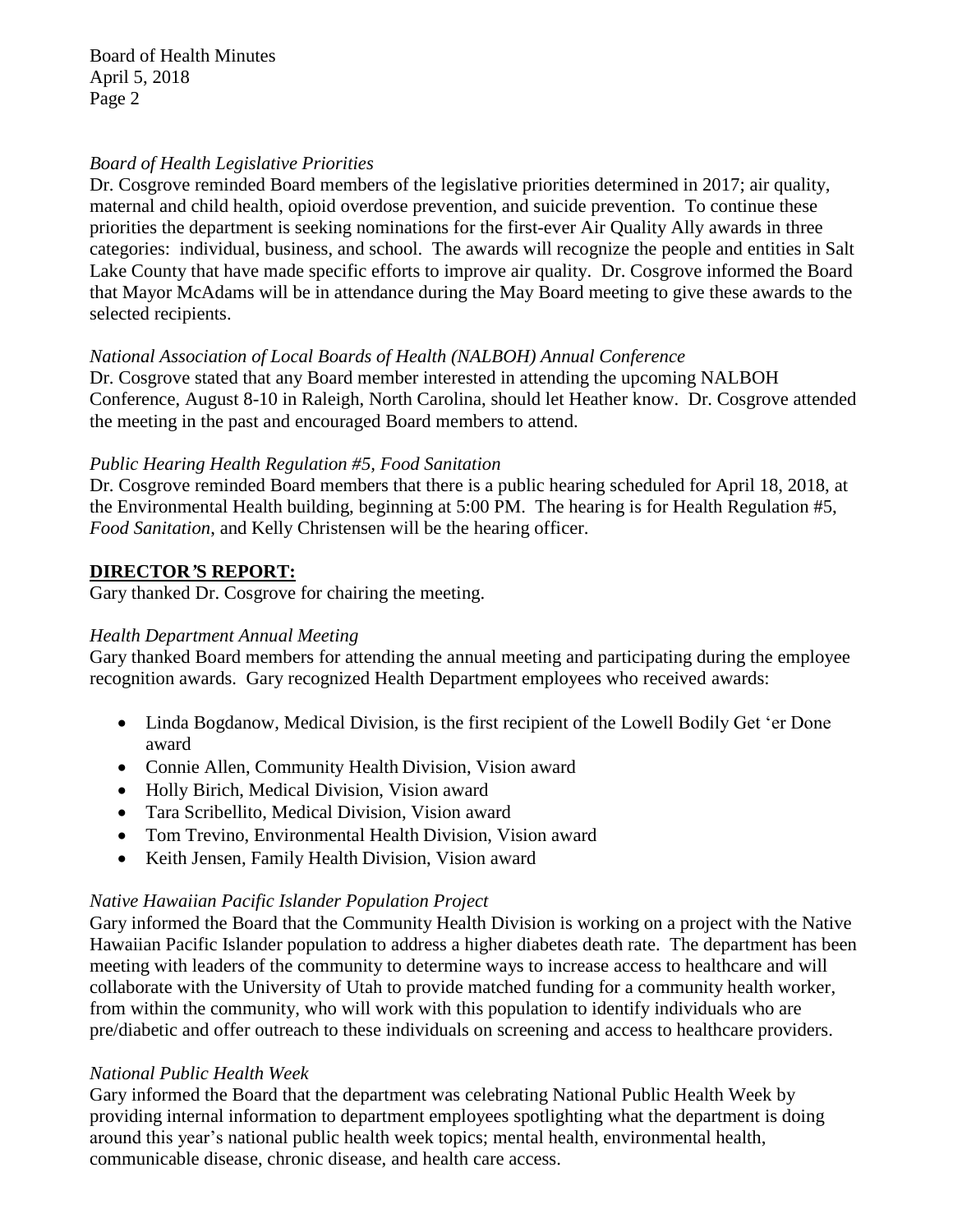Board of Health Minutes April 5, 2018 Page 3

## *Earth Day*

Environmental Health will host an Earth Day event on April 20, 2018. The event will include the classes from Parkside Elementary School, who will participate in activities and receive information regarding health and the environment.

## *Climate and Health Symposium*

Environmental Health will host a Climate and Health Symposium on April 25-26, 2018, at the Jordan Valley Water Conservancy District. Heather will send additional information to Board members and anyone interested in attending should let her know.

# **LEGISLATIVE UPDATE:**

Gary provided a final report on key legislative bills for the 2018 session:

- HB101 2<sup>nd</sup> Sub., *Air Quality Emissions Testing Amendments* (Rep. Arent)
- HB171 1 st Sub., *Motor Vehicle Emissions Amendments* (Rep. Romero)
- HB296, *Tobacco Age Amendments* (Rep. Eliason)
- HB324 1 st Sub., *Tobacco Regulations Amendments* (Rep. Last)
- SB161 1<sup>st</sup> Sub., *Nurse Home Visiting Pay-for-Success Program* (Sen. Escamilla)

Gary informed the Board that the legislature did approve an increase of \$500,000 to the Department of Environmental Quality funding for local health departments.

For more detailed information, please see a hardcopy of the legislative tracker included in the Board of Health meeting folder.

# **ONGOING DISEASE INVESTIGATIONS:**

Gary Edwards, Executive Director, and Dr. Dagmar Vitek, Deputy Director, presented information related to ongoing disease investigations through a PowerPoint presentation. Slides included:

- Hepatitis A
- Pertussis
- Pertussis, continued
- Pertussis, continued (Slide 2)

Gary informed the Board that the department will begin offering incentives to address the current hepatitis A outbreak by providing gift cards to individuals in the at-risk population to encourage vaccination, and isolation while infected by providing temporary housing. The department will receive additional funding from the Utah Department of Health and Intermountain Healthcare has offered to provide funding to assist with these efforts. Dr. Vitek informed the Board that the department is currently monitoring active pertussis cases in three schools. The department has not excluded any school children because it is spring break and school is not in session. The pertussis virus seems to peak traditionally every three to five years.

For more detailed information, please see the hardcopy of the presentation included in the Board of Health meeting file folder.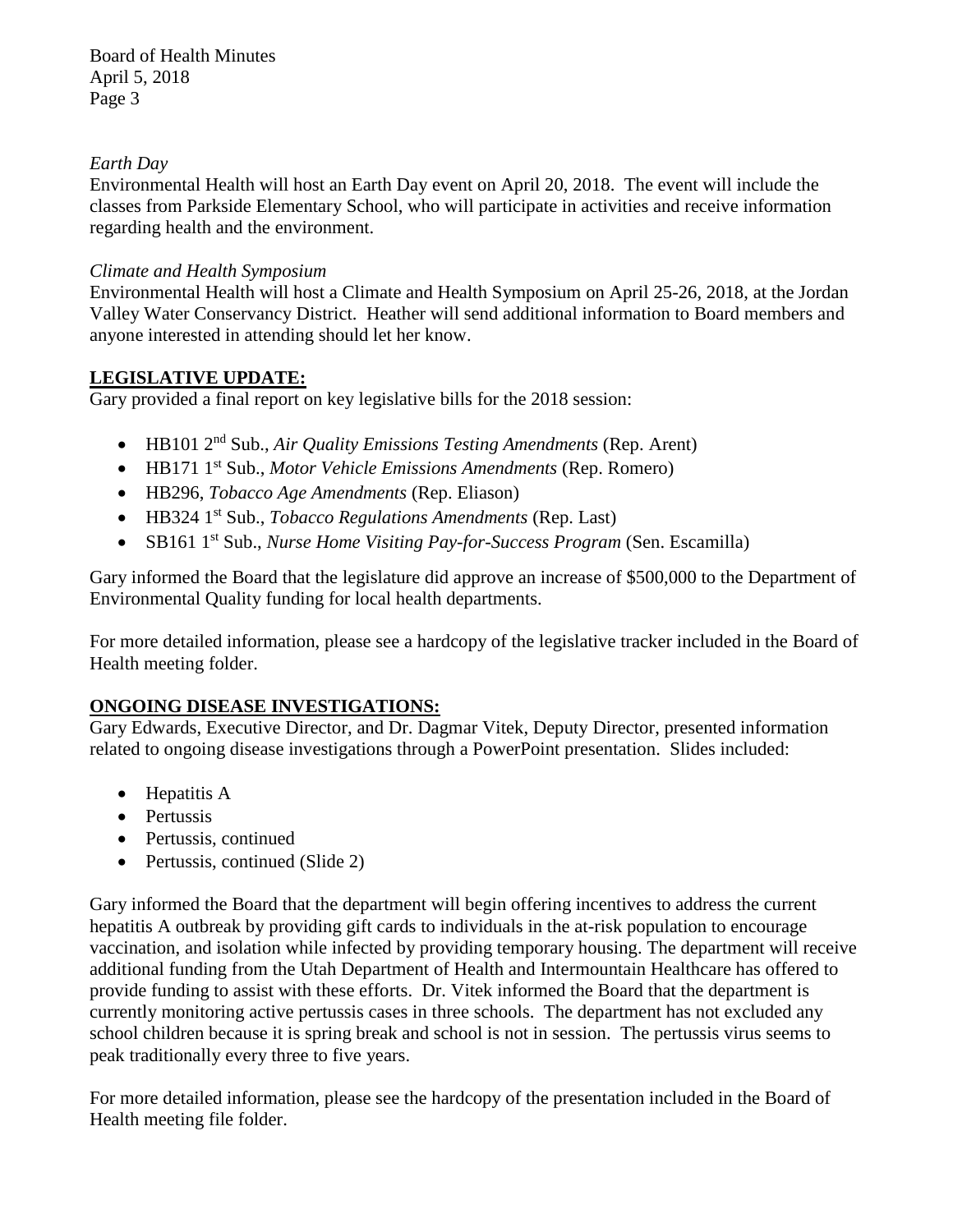## **PUBLIC HEALTH CONSEQUENCES OF ADVERSE CHILDHOOD EXPERIENCES:**

Dr. William Cosgrove, 1<sup>st</sup> Vice Chair, presented the first, of a two-part series, on the public health consequences of adverse childhood experiences through a PowerPoint presentation. Slides included:

- Disclosure
- Objectives
- "Toxic Stress"
- What Trauma Looks Like
- Eco-Bio-Developmental Framework
- Stress (Emotionally Stressful Events)
- $"Toxic" =.$
- Lead Toxicity
- Dose-dependent Toxicity
- Eco-Bio-Developmental Framework (Slide 2)
- Adverse Childhood Experiences Study
- ACE Study
- Prevalence of Adverse Childhood Experiences
- Adverse Childhood Experiences Score
- ACE Study (Slide 2)
- Adverse Childhood Experiences Underlie these National Problems
- ACEs Impact Multiple Outcomes
- An Ace Score of 4
- The Ace Score and the Prevalence of Severe Obesity
- Childhood Experiences Underlie Chronic Depression
- ACE Score and Rates of Antidepressant Prescriptions
- ACE Score and Hallucinations
- Childhood Experiences Underlie Suicide Attempts
- Adverse Childhood Experiences vs. Smoking as an Adult
- Childhood Experiences vs. Adult Alcoholism
- ACE Score vs. Injection Drug Use
- Estimates of the Population Attributable Risk of ACEs for Selected Outcomes in Women
- Looking for Love ACE Score vs > 50 Sexual Partners
- ACE Score and Teen Sexual Behaviors
- Childhood Experiences Underlie Later Being Raped
- ACE Score and the Risk of Perpetrating Domestic Violence
- IPV and Adverse Childhood Experiences
- Comparison of ACE Scores
- ACE Score and Indicators of Impaired Worker Performance
- The ACE Score and the Prevalence of Liver Disease (Hepatitis/Jaundice)
- ACE Score vs. COPD
- The ACE Score and the Prevalence Ischemic Heart Disease
- ACEs Increase Likelihood of Heart Disease
- Cancer
- Population Attributable Risk